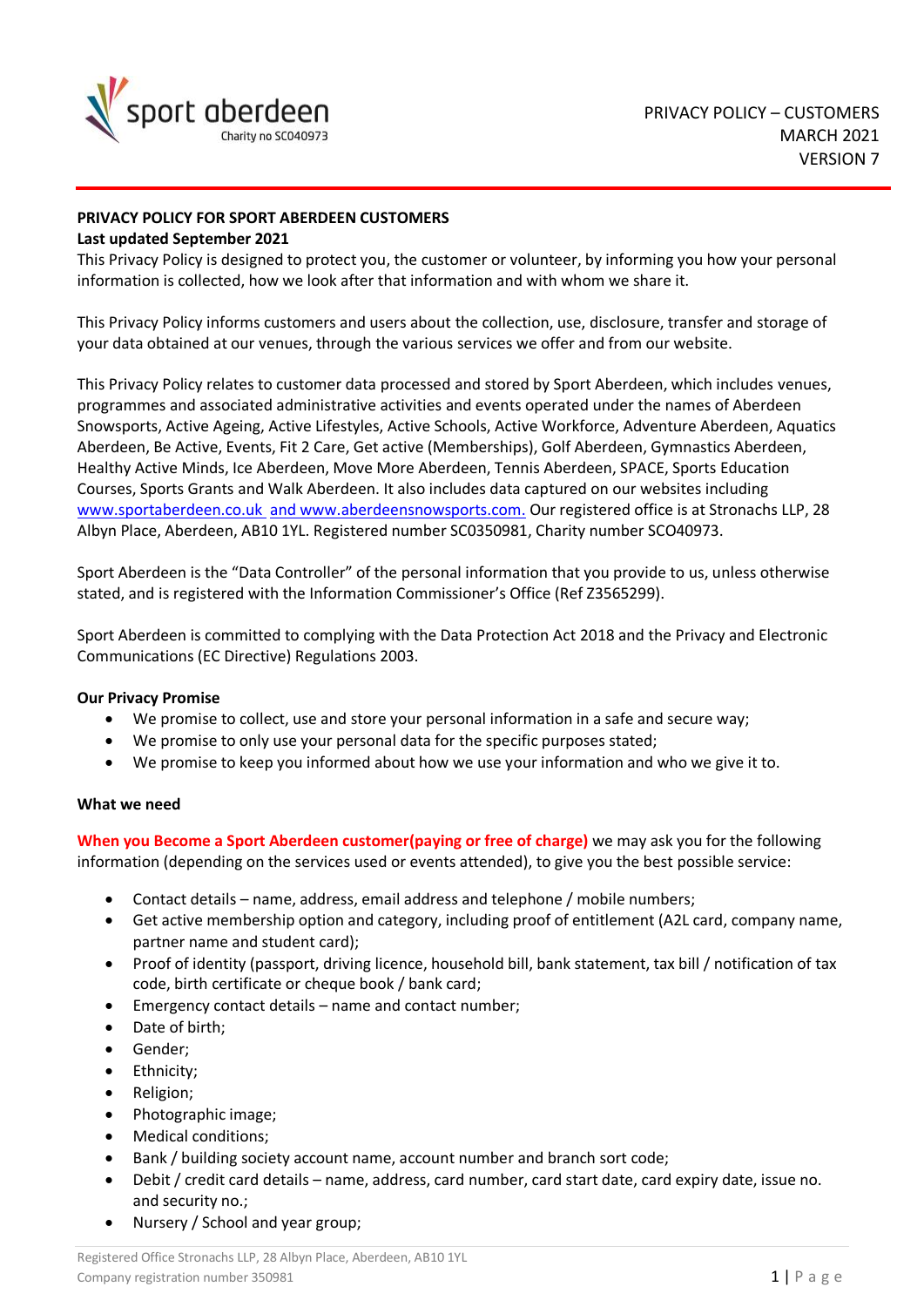

• Qualifications;

Sport Aberdeen is required to identify a 'lawful basis for processing' your data. Sport Aberdeen has identified consent, contract, legal obligation and legitimate interest as the lawful basis, as set out below.

## **Why we need personal information – Consent –** *we will expressly ask your consent to collect and use this information*

When you buy a product or service from us, attend one of our events, or subscribe to our newsletter, you will be asked if you want to receive relevent information from us about the work of Sport Aberdeen in helping to keep the city active and the latest information on products, services and offers relevant to you.

We may photograph or film your image as you use our venues or take part in our activities and events. This personal information may be used for:

- Instructional /coaching purposes; and
- Promotional purposes;

We may use your personal information to provide you with general marketing information which links with our aims of promoting and encouraging participation in sport and physical activity, in particular:

- By sending members' communications and booking information for future promotions, events and new initiatives;
- By sending members' communication about health and wellbeing which may be of interest; and
- Use your participation information to support your ongoing participation and identify additional services which may of interest to you.

## **Our Marketing Promise**

You are always in control – you can choose how to receive information;

We will never bombard you with information;

We will never sell your data or share with others.

When we process your personal information using consent, you have the right to withdraw consent at any time. Please emai[l dataprotection@sportaberdeen.co.uk](mailto:dataprotection@sportaberdeen.co.uk) at any time or telephone 01224 507720 during normal office hours. Alternatively, you can click on the 'unsubscribe' link at the bottom of emails.

## **Why we need personal information – Contract –** *we need this information to fulfil a contract with you*

We need to collect personal information from you so that we can manage your membership / coached activity / holiday programmes. We will use our members' / customers' personal information to:

- Provide you with core member services, including access to our venues, activity programmes and coaching / instruction;
- Set up your online membership account and administer your account online, including booking and payment arrangements for MySportAberdeen (MSA) and BRS golf booking system;
- Provide you with access to on-line bookings for group exercise classes and bookable activities eg badminton and tennis courts;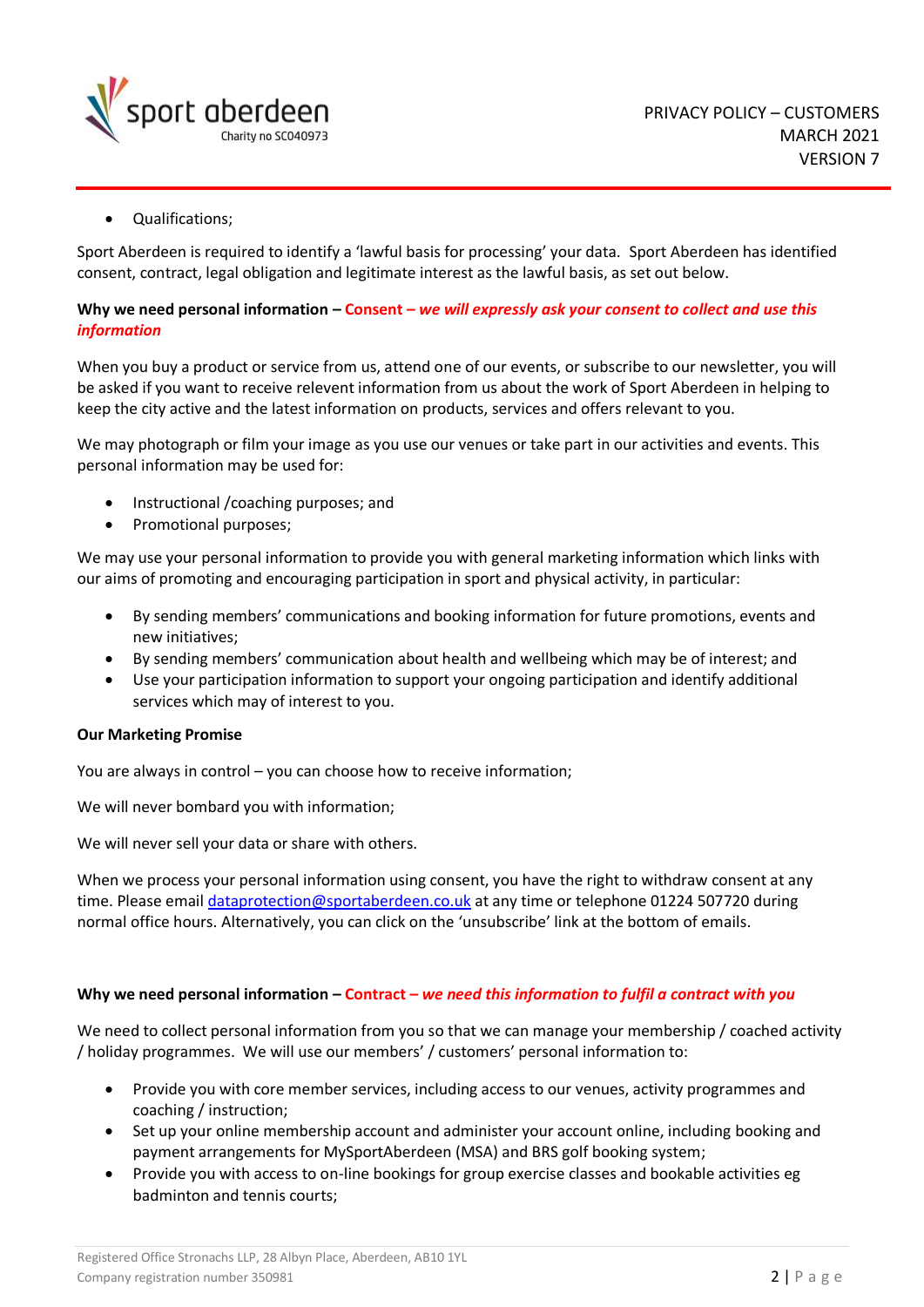

- Provide you with access to the Home Portal for coached programmes to enable you to view progression, make payments and move classes;
- Send you membership / coached programmes communications by email, post or SMS in relation to essential membership services, including but not limited to your membership renewals, information on membership benefits, membership fees information and cancellation of classes / lessons.

If you do not provide us with the necessary personal information this may affect our ability to offer these membership services and benefits.

We also need to collect your personal information from you if you enrol on a training course so that we can manage your qualifications / training course place/s and programme.

• Develop and maintain your qualifications, including sending email communications to you to inform you of upcoming course, renewal requirements and verify that you have completed any mandatory training and PVG requirements;

# **Why we need personal information – Legitimate Interest -** *we have identified a business reason to use your personal data. We have conducted assessments to make sure that the benefits to you are equal to the benefits to us.*

We also process our members' / customers' personal information in pursuit of our legitimate interests to:

- Respond to and communicate with members' / customers' regarding your enquiries, comments, support needs or complaints and concerns in relation to our products and services. We will use your personal information to investigate your complaint and provide a response to you;
- Monitoring members' engagement and participation through membership usage and inviting our members to participate in surveys for research and development purposes;
- We may take photographs or film our events and your personal information may be captured in this way, which we will use subsequently to publicise our business activities for promotional, educational and business development purposes;
- We may record your personal image through use of CCTV for the purposes of public safety, crime prevention, detection and prosecution of offenders;
- Use your personal data to provide you with the best possible service, including ensuring your safety in any activity or programme in which you take part;
- Use your anonymised data to help inform our future marketing strategies and to support business decisions;
- Use your anonymised data for the purposes of reporting participation figures and programme outcomes to our funding partners, including Aberdeen City Council, sportscotland, governing bodies of sport (NGB'S),
- Use your anonymised data for the purposes of research to support health-related research programmes of our funding partners;

Where we process your personal information in pursuit of our legitimate interests, you have the right to object to us using your personal information for the above purposes. If you wish to object to any of the above processing, please contact us on [dataprotection@sportaberdeen.co.uk.](mailto:dataprotection@sportaberdeen.co.uk) If we agree and comply with your objection, this may affect our ability to undertake the tasks above for the benefit of you as a member.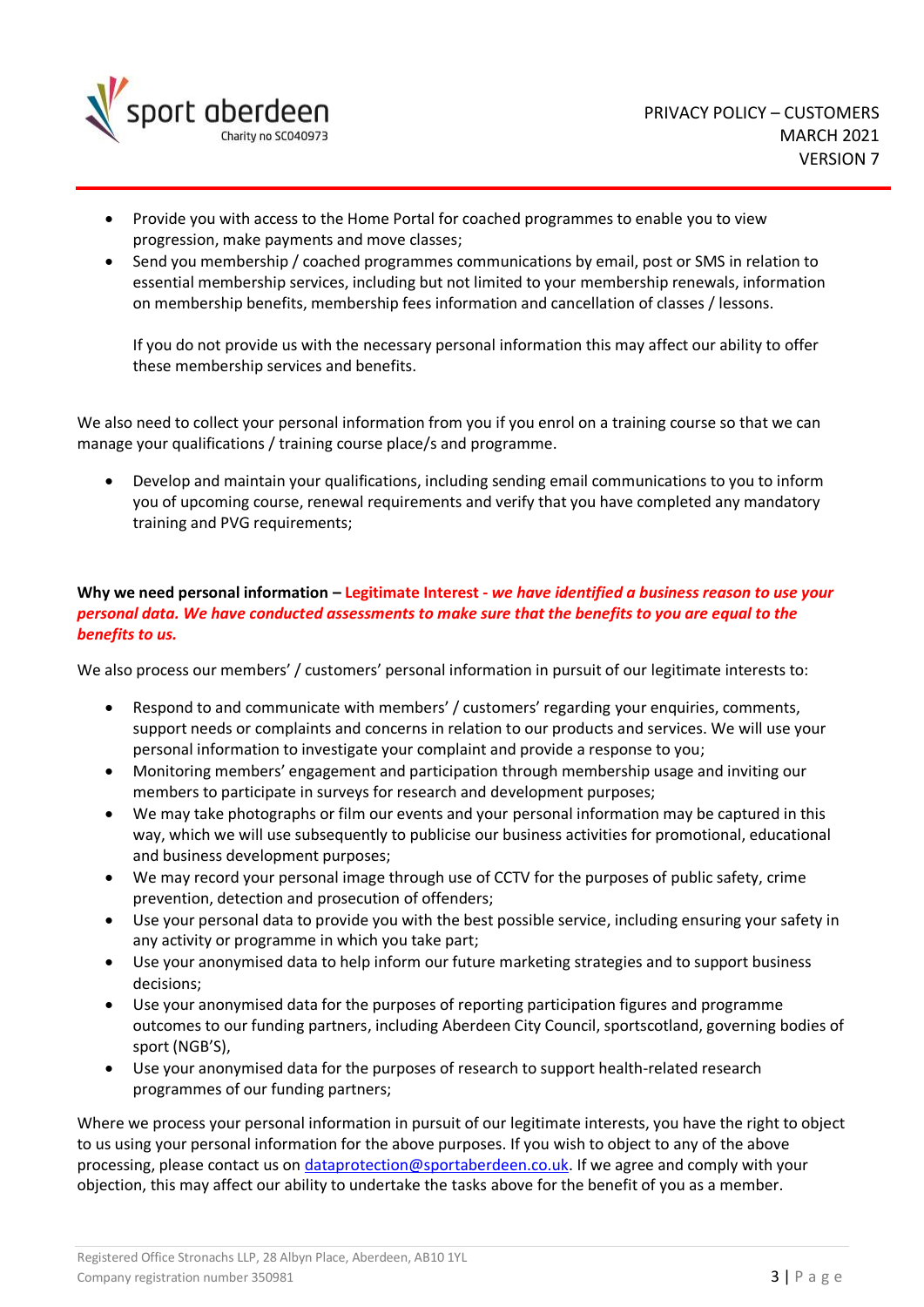

## **Why we need personal information – Legal Obligation -***we have a legal requirement to record certain information*

If you have an accident at one or our venues or whilst taking part on one of our programmes, in some circumstances we are under a legal obligation to report this to the Health and Safety Executive.

We may be required to share your personal information with statutory and regulatory authorities and organisations to comply with statutory obligations and for the purposes of safeguarding children and vulnerable adults. This includes Police Scotland and the Aberdeen City Health and Social Care Partnership.

## **Why we need personal information – Special Category Data**

To help provide you with the best possible service we also collect your personal information relating to your ethnicity, religion and health and social care and with your specific consent and in our legitimate interest.

## **When you Volunteer with us**

When you volunteer with us to help deliver our programmes and services we may ask you for some or all of the following information:

- Contact details name, address, email address and telephone / mobile numbers;
- Proof of identity;
- Date of birth;
- Emergency contact details name and contact number/s;
- Employment information, including professional memberships, references, work history;
- Referee
- Qualifications;
- PVG information.

Special categories of data may include:

- Religion;
- Ethnicity; and
- Health data.

## **Why we need personal information – Legitimate Interest-** *we have identified a business reason to use your personal data. We have conducted assessments to make sure that the benefits to you are equal to the benefits to us.*

We have a legitimate interest in processing personal information relating to your contact details, age, qualifications and training to ensure that we can provide you with appropriate volunteering experiences, access to suitable training and development opportunities helping both you and us to provide the best possible services.

We have a legitimate interest in processing certain personal information relating to emergency contact details of a family member or friends for the purposes of contacting them in the event you have an accident or become seriously ill at work.

We may be required to process your personal information for establishing, exercising or defending legal claims.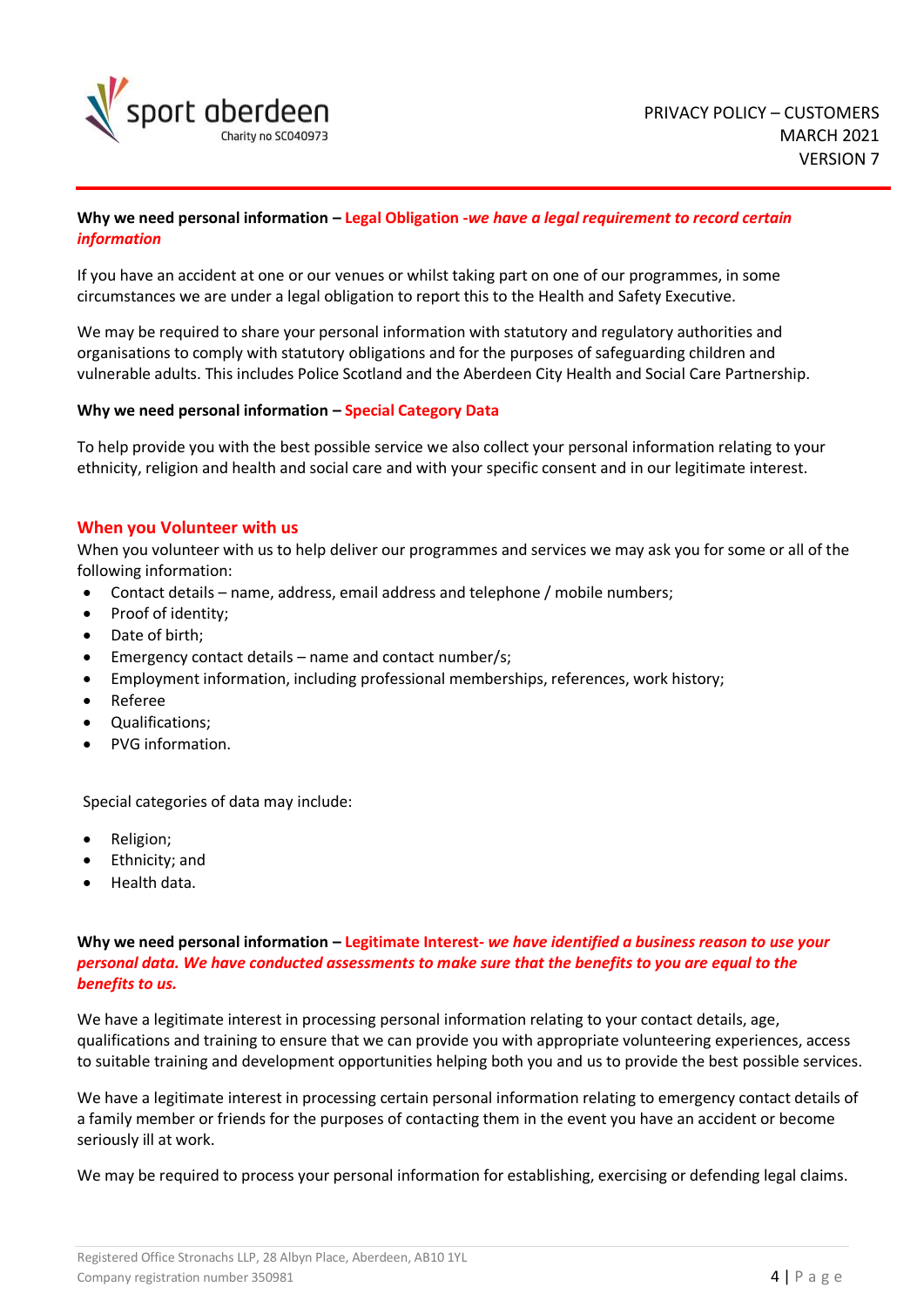

## **Why we need personal information – Legal Obligation -** *we have a legal requirement to record certain information*

Where volunteers meet the relevent criteria for working with children, young people and vulnerable adults, we are also under a legal obligation to process certain personal information relating to our volunteers for the purposes of complying with the Protection of Vulnerable Groups (Scotland) Act 20107. This is to check that employees can undertake regulated work with children and vulnerable groups.

If you have an accident whilst volunteering, in some circumstances we are under a legal obligation to report this to the Health and Safety Executive.

## **Why we need personal information – Special Category Data**

To help provide you with the best possible service we also process your personal information relating to your ethnicity, religion and health with your specific consent and in our legitimate interest.

We may be required to process your personal information relating to your health / occupational health in order to assess your working capacity as a volunteer of Sport Aberdeen.

## **When you use our digital online platforms**

Sport Aberdeen collects information about how you use sportaberdeen.co.uk via our website and the devices(s) that you use to access this service. This includes collecting unique online identifiers such as IP addresses, which are numbers that uniquely identify a specific computer or other network device on the internet.

Cookies are small text files which are stored on your computer when you visit certain web pages. At Sport Aberdeen we use cookies to understand how out site is used which helps us to improve your overall online experience.

**Strictly necessary:** these cookies are essential for certain features of our website to work eg when you wish to make a payment for a booking, course or membership. These cookies do not record identifiable personal information and we do not need your consent to place these cookies on your device. Without these cookies some services you have asked for cannot be provided.

**Managing cookies:** if you'd prefer to restrict, block or delete cookies from Sport Aberdeen you can use your browser to do this. Each browser is different, so check the 'Help' menu of your particular browser to learn how to change your cookie preference. If you choose to disable all cookies, we cannot guarantee the performance of our website and some features may not work as expected.

**Links to other websites:** This privacy notice does not cover the links within this site linking to other websites. We'd encourage you to read the privacy statements on the other websites you visit.

## **Other uses of your personal information**

We may ask if we can process your personal information for additional purposes. Where we do so, we will provide you with an additional privacy note with information on how we will use your information for these additional purposes.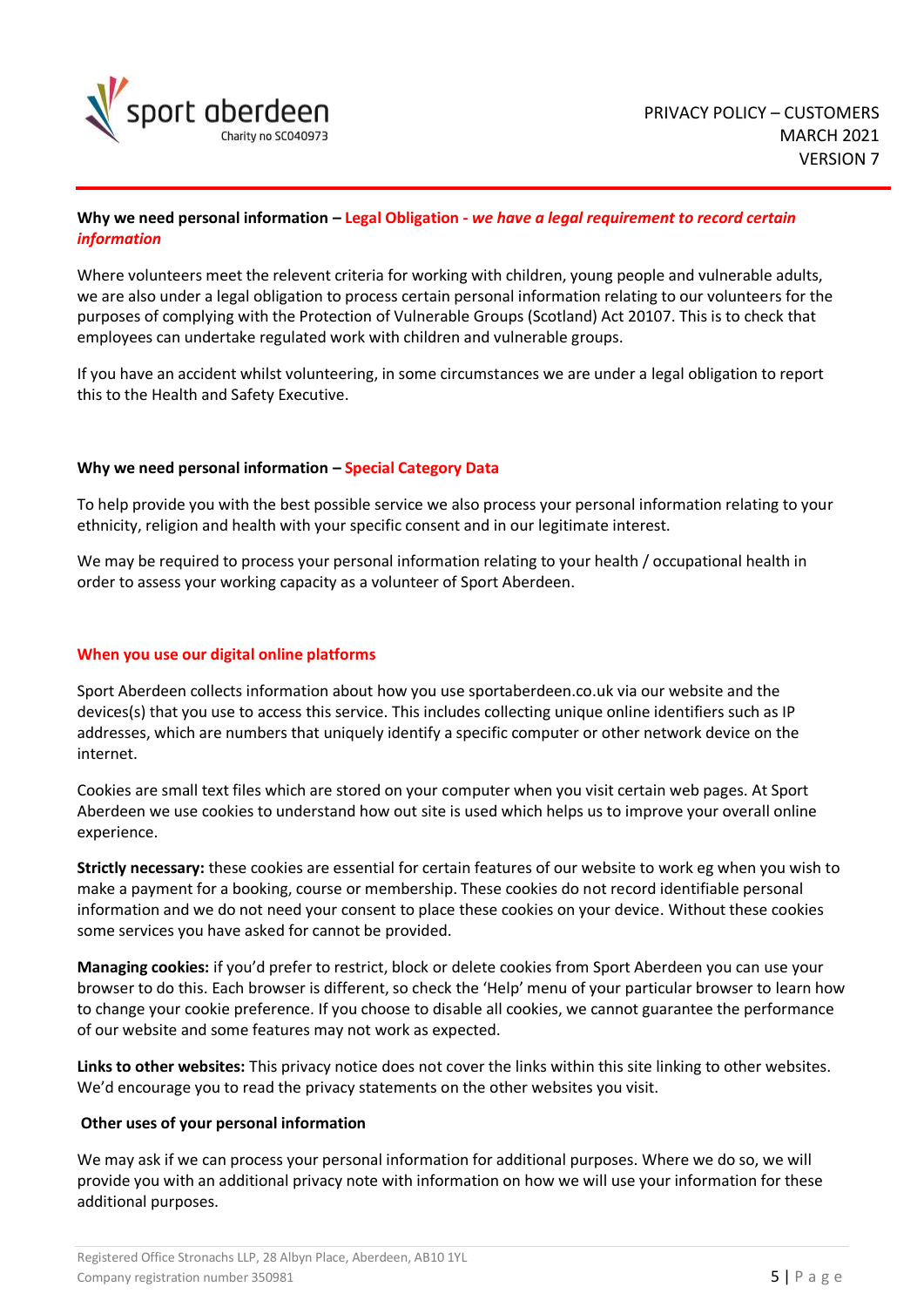

## **Who we share your personal information with**

We may be required to share your personal information with statutory or regulatory authorities and organisations to comply with statutory obligations, for example the Health and Safety Executive, Disclosure Scotland, Police Scotland and Aberdeen Health and Social Care Partnership for the purpose of safeguarding children and vulnerable adults.

We may also share personal information with our professional and legal advisors (Stronachs LLP) for the purposes of taking legal advice.

We may also share personal information with our funding partners, Aberdeen City Council, Aberdeenshire Council, Moray Council, Macmillan, Dr Hellen Reith Trust and sportscotland, for the purpose of monitoring funded programme participation or grant allocation.

We may also share personal information with groups and organisations who work with us to deliver our programmes, services and events. These include Russell Anderson Foundation, Paths for All, Macmillan Cancer Support, ClubSport Aberdeen, Active Aberdeen Partnership, Aberdeen Snowsports Club, **sport**scotland, Scottish Disability Sport, Action for Children, Love Rara, self-employed contractors, Leisure Force and Your PT for the purpose of fulfilling programme requirements.

We may also share personal information with DC Thomson and the Evening Express for the express purpose of being part of the judging panel for the Aberdeen Sports Awards.

We may also share anonymised data with Aberdeen City Health and Social Care Partnership.

We will also share your personal information with Debit Finance Collections (DFC) for the purposes of managing your membership payment account and BRS for golf bookings.

When you use the BRS booking system for golf your personal information (first name and last name) will be visible to other members on the drop down members list and on the booking sheet when you have a tee-time booked

We will also share your personal information with The Data Hub for the purposes of participating in UK wide benchmarking and business intelligence programmes, using anonymised data.

In the event that we do share personal information with external third parties, we will only share such personal information strictly required for the specific purpose/s and take reasonable steps to ensure that recipients shall only process the disclosed personal information in accordance with those purposes.

We do not sell your personal information.

#### **How we protect your personal information**

Your personal information is stored electronically and our servers are based in Aberdeen, UK, and is only accessed by authorised staff for the purposes set out above.

Where your personal information is transferred out with the EEA, we will provide you with information regarding the safeguards that we have in place with the recipient country to protect your personal information.

#### **How long we keep your personal information**